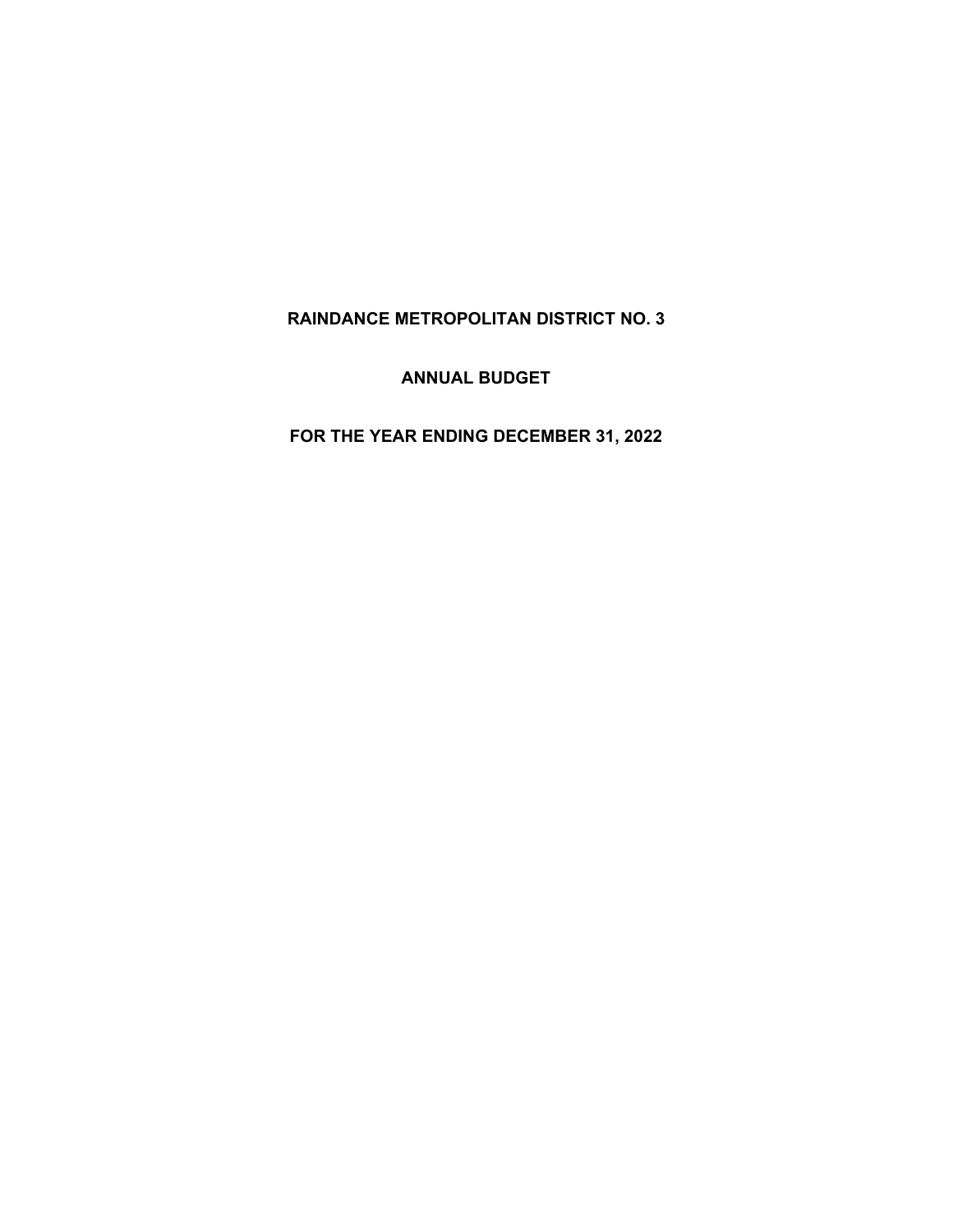## **RAINDANCE METROPOLITAN DISTRICT NO. 3 SUMMARY 2022 BUDGET WITH 2020 ACTUAL AND 2021 ESTIMATED For the Years Ended and Ending December 31,**

|                                      | <b>ACTUAL</b>   | <b>ESTIMATED</b> | <b>BUDGET</b>   |
|--------------------------------------|-----------------|------------------|-----------------|
|                                      | 2020            | 2021             | 2022            |
| <b>BEGINNING FUND BALANCES</b>       | 2,647,054<br>\$ | 2,524,892<br>\$  | 2,666,277<br>\$ |
| <b>REVENUES</b>                      |                 |                  |                 |
| Property taxes                       | 176,970         | 576,274          | 1,031,540       |
| Specific ownership taxes             | 8,400           | 28,433           | 51,577          |
| Interest income (unrealized loss)    | 52,792          | 24               | 3,000           |
| <b>Capital facilities fees</b>       | 647,500         | 555,000          | 395,000         |
| <b>Total revenues</b>                | 885,662         | 1,159,731        | 1,481,117       |
|                                      |                 |                  |                 |
| <b>TRANSFERS IN</b>                  | $\overline{3}$  |                  |                 |
|                                      |                 |                  |                 |
| Total funds available                | 3,532,719       | 3,684,623        | 4, 147, 394     |
| <b>EXPENDITURES</b>                  |                 |                  |                 |
| <b>General Fund</b>                  | 52,928          | 53,555           | 54,079          |
| Debt Service Fund                    | 954,896         | 964,754          | 975,000         |
| <b>Capital Projects Fund</b>         |                 | 37               |                 |
| Total expenditures                   | 1,007,824       | 1,018,346        | 1,029,079       |
|                                      |                 |                  |                 |
| <b>TRANSFERS OUT</b>                 | 3               | $\blacksquare$   |                 |
|                                      |                 |                  |                 |
| Total expenditures and transfers out |                 |                  |                 |
| requiring appropriation              | 1,007,827       | 1,018,346        | 1,029,079       |
|                                      |                 |                  |                 |
| <b>ENDING FUND BALANCES</b>          | 2,524,892       | 2,666,277<br>\$  | 3,118,315<br>\$ |
|                                      |                 |                  |                 |
| 2018A SENIOR RESERVE FUND            | \$<br>1,423,675 | 1,423,675<br>\$  | \$<br>1,423,675 |
| 2018A SENIOR SURPLUS FUND            | 1,101,175       | 1,242,597        | 1,645,000       |
| <b>TOTAL RESERVE</b>                 | \$<br>2,524,850 | \$<br>2,666,272  | \$<br>3,068,675 |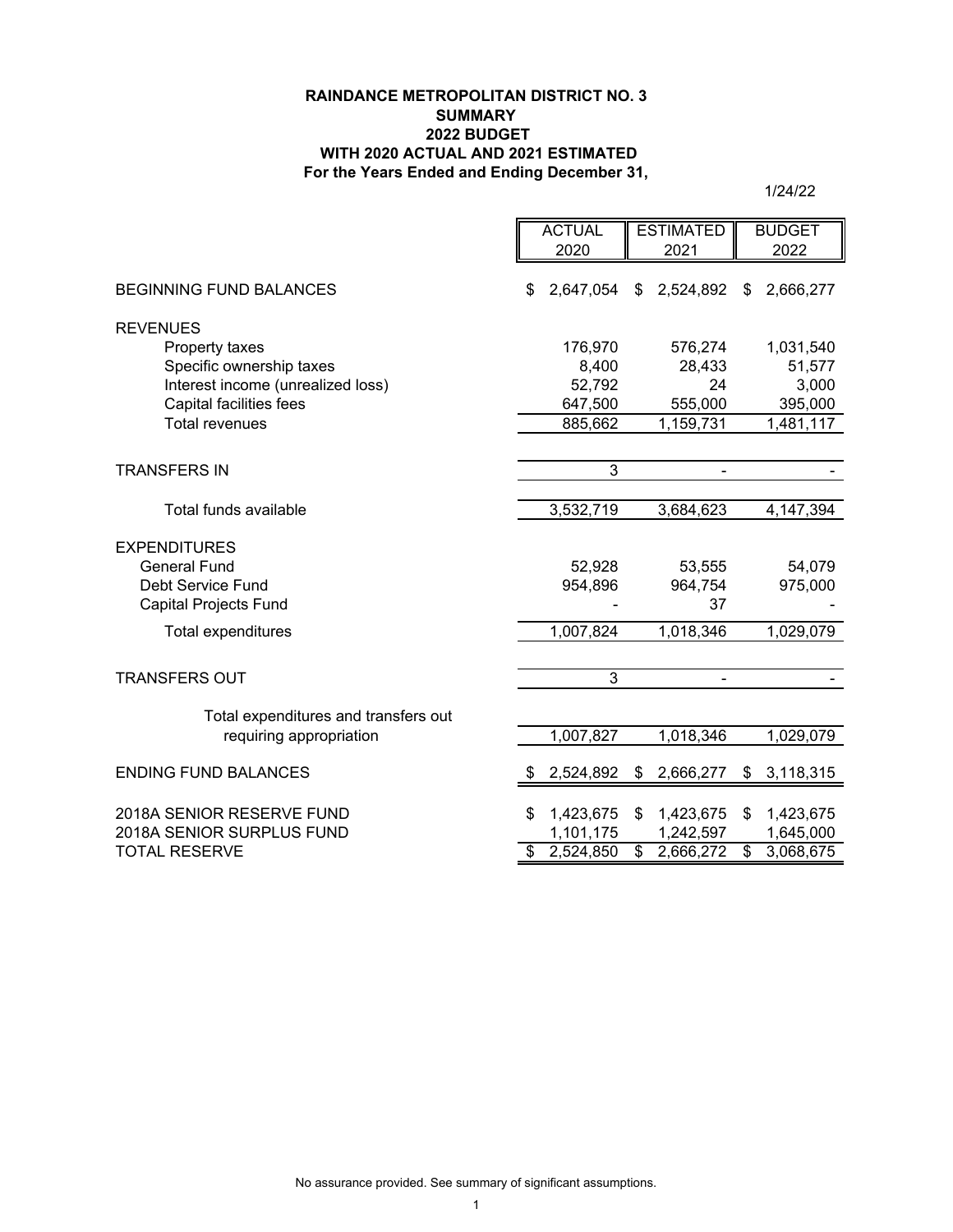#### **RAINDANCE METROPOLITAN DISTRICT NO. 3 PROPERTY TAX SUMMARY INFORMATION 2022 BUDGET WITH 2020 ACTUAL AND 2021 ESTIMATED For the Years Ended and Ending December 31,**

|                                 | <b>ACTUAL</b> | <b>ESTIMATED</b> |                          | <b>BUDGET</b> |
|---------------------------------|---------------|------------------|--------------------------|---------------|
|                                 | 2020          | 2021             |                          | 2022          |
|                                 |               |                  |                          |               |
|                                 |               |                  |                          |               |
| <b>ASSESSED VALUATION</b>       |               |                  |                          |               |
| Agricultural                    | \$            | \$               | \$                       | 4,530         |
| State assessed                  |               | 76,610           |                          | 132,800       |
| Vacant land                     | 2,574,120     | 2,552,330        |                          | 5,228,920     |
| Residential                     | 1,498,960     | 9,868,430        |                          | 18,622,820    |
| Commercial                      |               | 860,770          |                          | 348,150       |
| <b>Minerals</b>                 | 2,850         | 2,880            |                          | 3,030         |
|                                 | 4,075,930     | 13,361,020       |                          | 24,340,250    |
| Adjustments                     |               |                  |                          |               |
| <b>Certified Assessed Value</b> | 4,075,930     | \$13,361,020     |                          | \$24,340,250  |
|                                 |               |                  |                          |               |
|                                 |               |                  |                          |               |
| <b>MILL LEVY</b>                |               |                  |                          |               |
| General                         | 12.389        | 3.841            |                          | 2.116         |
| <b>Debt Service</b>             | 31.029        | 39.290           |                          | 40.264        |
| Total mill levy                 | 43.418        | 43.131           |                          | 42.380        |
|                                 |               |                  |                          |               |
|                                 |               |                  |                          |               |
| PROPERTY TAXES                  |               |                  |                          |               |
| General                         | \$<br>50,497  | \$<br>51,320     | \$                       | 51,504        |
| <b>Debt Service</b>             | 126,472       | 524,954          |                          | 980,036       |
|                                 |               |                  |                          |               |
| Levied property taxes           | 176,969       | 576,274          |                          | 1,031,540     |
| Adjustments to actual/rounding  | 1             |                  |                          |               |
| <b>Budgeted property taxes</b>  | \$<br>176,970 | \$<br>576,274    | $\overline{\mathcal{E}}$ | 1,031,540     |
|                                 |               |                  |                          |               |
|                                 |               |                  |                          |               |
| <b>BUDGETED PROPERTY TAXES</b>  |               |                  |                          |               |
| <b>General</b>                  | \$<br>50,497  | \$<br>50,999     | \$                       | 51,504        |
| <b>Debt Service</b>             | 126,473       | 525,275          |                          | 980,036       |
|                                 | \$<br>176,970 | \$<br>576,274    | \$                       | 1,031,540     |
|                                 |               |                  |                          |               |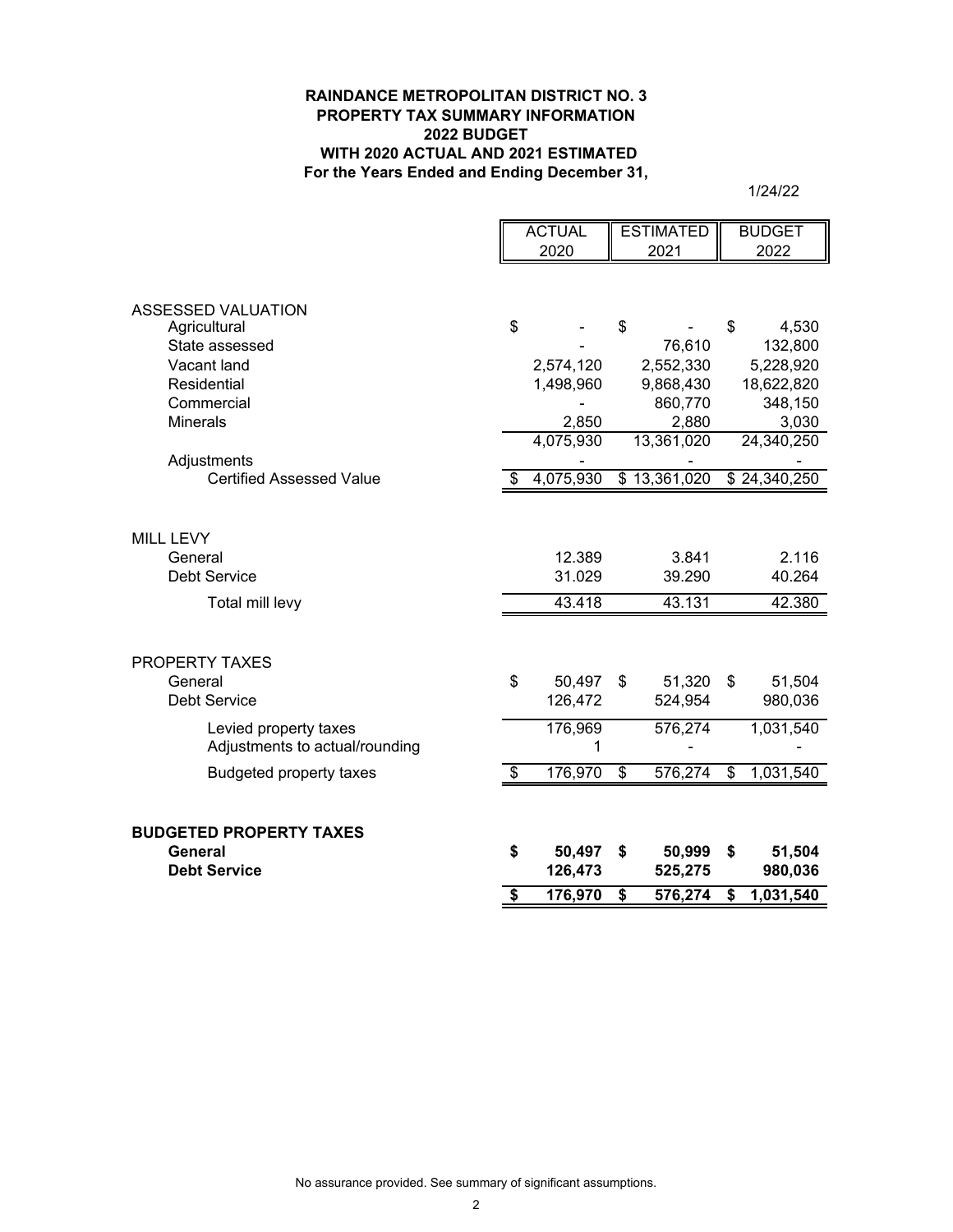## **For the Years Ended and Ending December 31, RAINDANCE METROPOLITAN DISTRICT NO. 3 GENERAL FUND 2022 BUDGET WITH 2020 ACTUAL AND 2021 ESTIMATED**

|                                                                 | <b>ACTUAL</b><br><b>ESTIMATED</b><br>2020<br>2021 |    | <b>BUDGET</b><br>2022 |         |
|-----------------------------------------------------------------|---------------------------------------------------|----|-----------------------|---------|
| <b>BEGINNING FUND BALANCE</b>                                   | \$<br>5                                           | \$ | 5                     | \$<br>5 |
| <b>REVENUES</b>                                                 |                                                   |    |                       |         |
| Property taxes                                                  | 50,497                                            |    | 50,999                | 51,504  |
| Specific ownership taxes                                        | 2,397                                             |    | 2,532                 | 2,575   |
| Interest income (unrealized loss)                               | 34                                                |    | 24                    |         |
| <b>Total revenues</b>                                           | 52,928                                            |    | 53,555                | 54,079  |
| Total funds available                                           | 52,933                                            |    | 53,560                | 54,084  |
| <b>EXPENDITURES</b>                                             |                                                   |    |                       |         |
| General and administrative                                      |                                                   |    |                       |         |
| <b>County Treasurer's fees</b>                                  | 758                                               |    | 765                   | 773     |
| Transfer to District No. 1                                      | 52,170                                            |    | 52,790                | 53,306  |
| Total expenditures                                              | 52,928                                            |    | 53,555                | 54,079  |
| Total expenditures and transfers out<br>requiring appropriation | 52,928                                            |    | 53,555                | 54,079  |
|                                                                 |                                                   |    |                       |         |
| <b>ENDING FUND BALANCE</b>                                      | \$<br>5                                           | \$ | 5                     | \$<br>5 |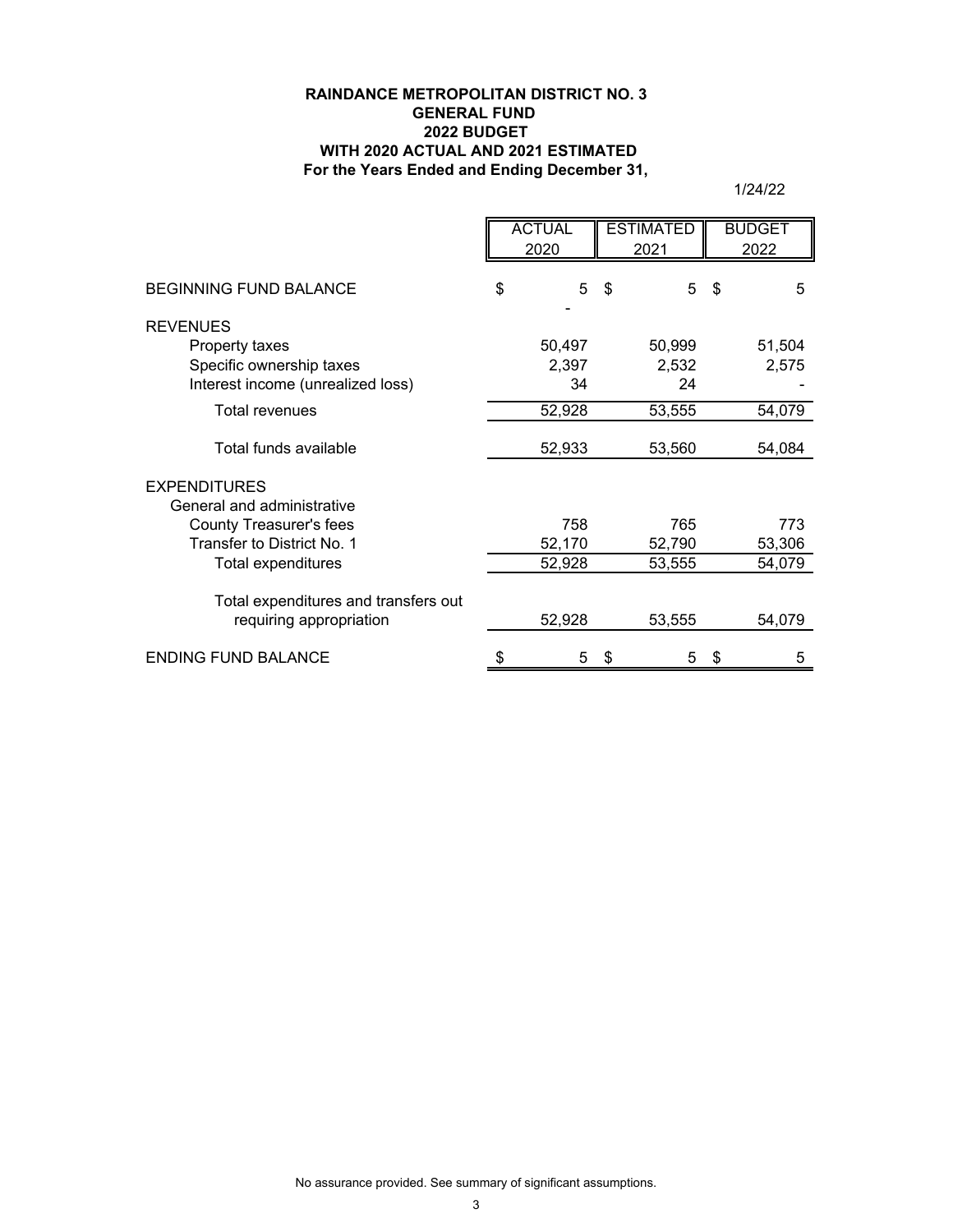## **RAINDANCE METROPOLITAN DISTRICT NO. 3 DEBT SERVICE FUND 2022 BUDGET WITH 2020 ACTUAL AND 2021 ESTIMATED For the Years Ended and Ending December 31,**

|                                      | <b>ACTUAL</b>   |         | <b>ESTIMATED</b>         |           | <b>BUDGET</b>   |
|--------------------------------------|-----------------|---------|--------------------------|-----------|-----------------|
|                                      | 2020            |         | 2021                     |           | 2022            |
| <b>BEGINNING FUND BALANCE</b>        | \$<br>2,647,009 |         | \$                       | 2,524,850 | \$<br>2,666,272 |
| <b>REVENUES</b>                      |                 |         |                          |           |                 |
| Property taxes                       |                 | 126,473 |                          | 525,275   | 980,036         |
| Specific ownership taxes             |                 | 6,003   |                          | 25,901    | 49,002          |
| Interest income (unrealized loss)    |                 | 52,758  |                          |           | 3,000           |
| <b>Capital facilities fees</b>       |                 | 647,500 |                          | 555,000   | 395,000         |
| <b>Total revenues</b>                |                 | 832,734 |                          | 1,106,176 | 1,427,038       |
| <b>TRANSFERS IN</b>                  |                 |         |                          |           |                 |
| Transfers from other funds           |                 | 3       |                          |           |                 |
| Total funds available                | 3,479,746       |         |                          | 3,631,026 | 4,093,310       |
| <b>EXPENDITURES</b>                  |                 |         |                          |           |                 |
| <b>Debt Service</b>                  |                 |         |                          |           |                 |
| Bond interest - Series 2018A         |                 | 945,875 |                          | 945,875   | 945,875         |
| <b>County Treasurer's fees</b>       |                 | 1,898   |                          | 7,879     | 14,701          |
| Paying agent fees                    |                 | 2,500   |                          | 6,000     | 6,000           |
| Investment advisory fees             |                 | 4,623   |                          | 5,000     | 6,000           |
| Contingency                          |                 |         |                          |           | 2,424           |
| <b>Total expenditures</b>            |                 | 954,896 |                          | 964,754   | 975,000         |
| Total expenditures and transfers out |                 |         |                          |           |                 |
| requiring appropriation              |                 | 954,896 |                          | 964,754   | 975,000         |
| <b>ENDING FUND BALANCE</b>           | 2,524,850       |         | \$                       | 2,666,272 | \$<br>3,118,310 |
| 2018A SENIOR RESERVE FUND            | 1,423,675<br>S  |         | \$                       | 1,423,675 | \$<br>1,423,675 |
| 2018A SENIOR SURPLUS FUND            | 1,101,175       |         |                          | 1,242,597 | 1,645,000       |
| <b>TOTAL RESERVE</b>                 | 2,524,850<br>\$ |         | $\overline{\mathcal{S}}$ | 2,666,272 | \$<br>3,068,675 |
|                                      |                 |         |                          |           |                 |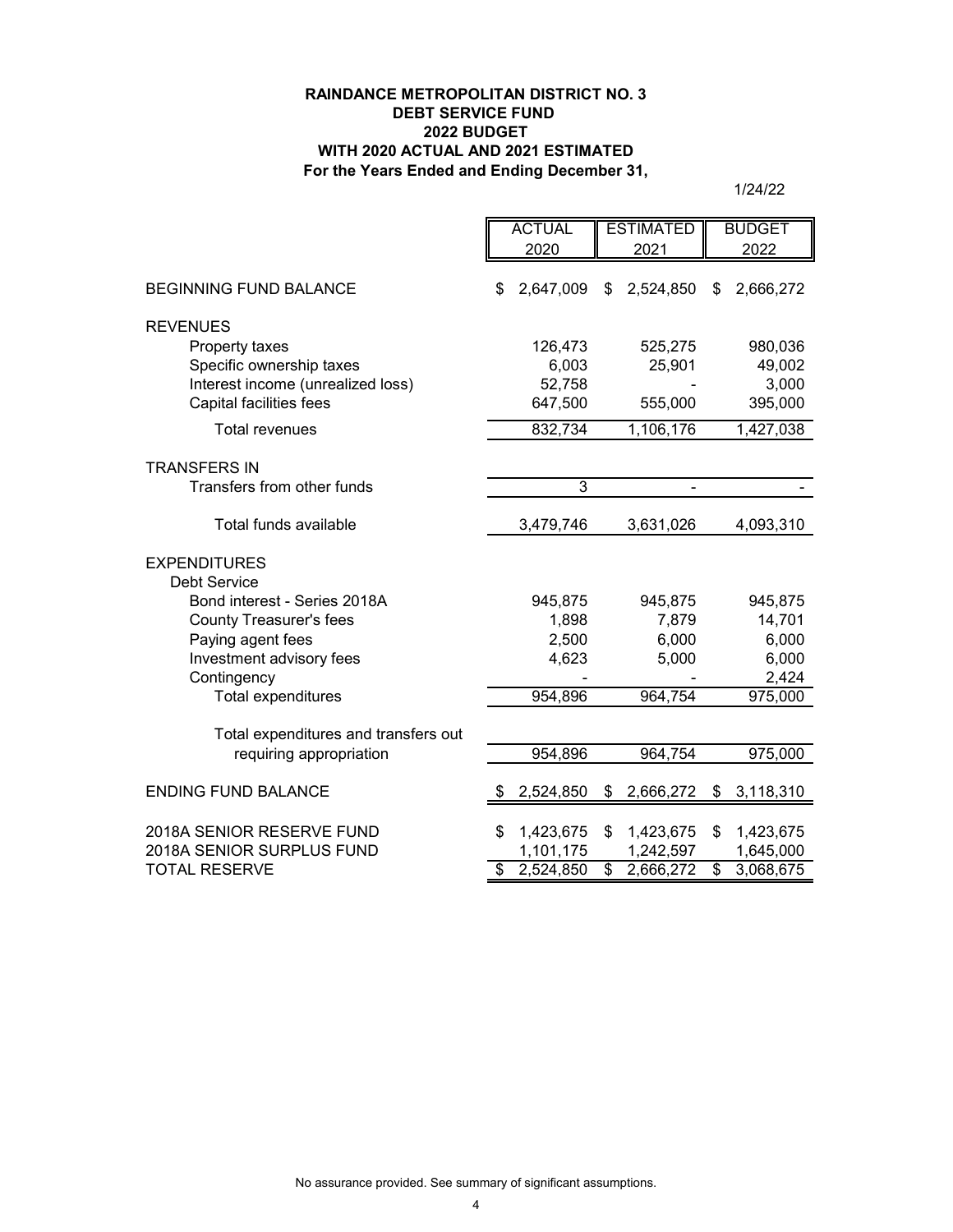## **RAINDANCE METROPOLITAN DISTRICT NO. 3 CAPITAL PROJECTS FUND 2022 BUDGET WITH 2020 ACTUAL AND 2021 ESTIMATED For the Years Ended and Ending December 31,**

|                                                                         | <b>ACTUAL</b><br>2020 |    | <b>ESTIMATED</b><br>2021 |    | <b>BUDGET</b><br>2022 |
|-------------------------------------------------------------------------|-----------------------|----|--------------------------|----|-----------------------|
| <b>BEGINNING FUND BALANCE</b>                                           | \$<br>40              | \$ | 37                       | \$ |                       |
| <b>REVENUES</b><br>Interest income                                      |                       |    |                          |    |                       |
| <b>Total revenues</b>                                                   |                       |    |                          |    |                       |
| Total funds available                                                   | 40                    |    | 37                       |    |                       |
| <b>EXPENDITURES</b><br>Transfer to District No. 1<br>Total expenditures |                       |    | 37<br>37                 |    |                       |
| <b>TRANSFERS OUT</b><br>Transfers to other fund                         | 3                     |    |                          |    |                       |
| Total expenditures and transfers out<br>requiring appropriation         | 3                     |    | 37                       |    |                       |
| <b>ENDING FUND BALANCE</b>                                              | \$<br>37              | S  |                          | S  |                       |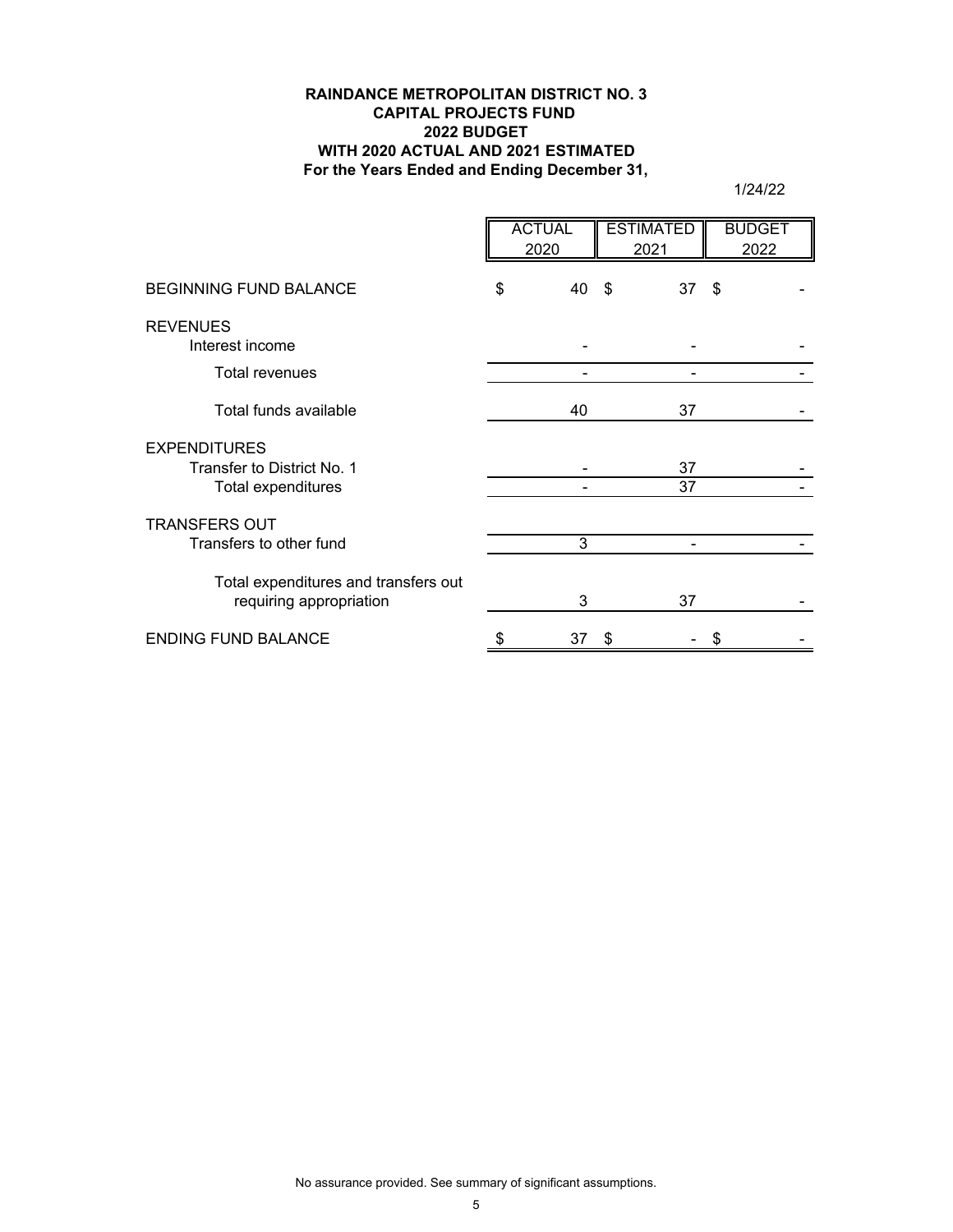## **Services Provided**

RainDance Metropolitan District No. 3's (the District) organization was approved by eligible electors of the District at an election held on May 6, 2014. The District was organized by order of the District Court in and for Weld County on June 6, 2014. The formation of the District was approved by the Town of Windsor, Colorado in conjunction with the approval by the Town Board of a Consolidated Service Plan for the District, RainDance Metropolitan District No. 1, RainDance Metropolitan District No. 2, and RainDance Metropolitan District No. 4 on March 24, 2014. The District exists as a quasi-municipal corporation and political subdivision of the State of Colorado under Title 32, Article 1 of the Colorado Revised Statutes, as amended (C.R.S.).

At a special election of the eligible electors of the District on May 6, 2014, a majority of those qualified to vote voted in favor of certain ballot questions authorizing the issuance of indebtedness and imposition of taxes for the payment thereof, for the purpose of providing financing for the planning, design, acquisition, construction, installation, relocation, redevelopment, operations and maintenance of the public improvements within the District including streets, parks and recreation, water and wastewater facilities, transportation, mosquito control, safety protection, fire protection, television relay and translation, and security.

The District prepares its budget on the modified accrual basis of accounting in accordance with the requirements of Colorado Revised Statutes C.R.S. 29-1-105 using its best estimates as of the date of the budget hearing. These estimates are based on expected conditions and its expected course of actions. The assumptions disclosed herein are those that the District believes are significant to the budget. There will usually be differences between the budget and actual results, because events and circumstances frequently do not occur as expected, and those differences may be material.

The District has no employees and all administrative functions are contracted.

# **Revenues**

# **Property Taxes**

Property taxes are levied by the District's Board of Directors. The levy is based on assessed valuations determined by the County Assessor generally as of January 1 of each year. The levy is normally set by December 15 by certification to the County Commissioners to put the tax lien on the individual properties as of January 1 of the following year. The County Treasurer collects the determined taxes during the ensuing calendar year. The taxes are payable by April or, if in equal installments, at the taxpayer's election, in February and June. Delinquent taxpayers are notified in August, and generally, sale of the tax liens on delinquent properties are held in November or December. The County Treasurer remits the taxes collected monthly to the District.

The calculation of the taxes levied is displayed on the Property Tax Summary page of the budget using the adopted mill levy imposed by the District.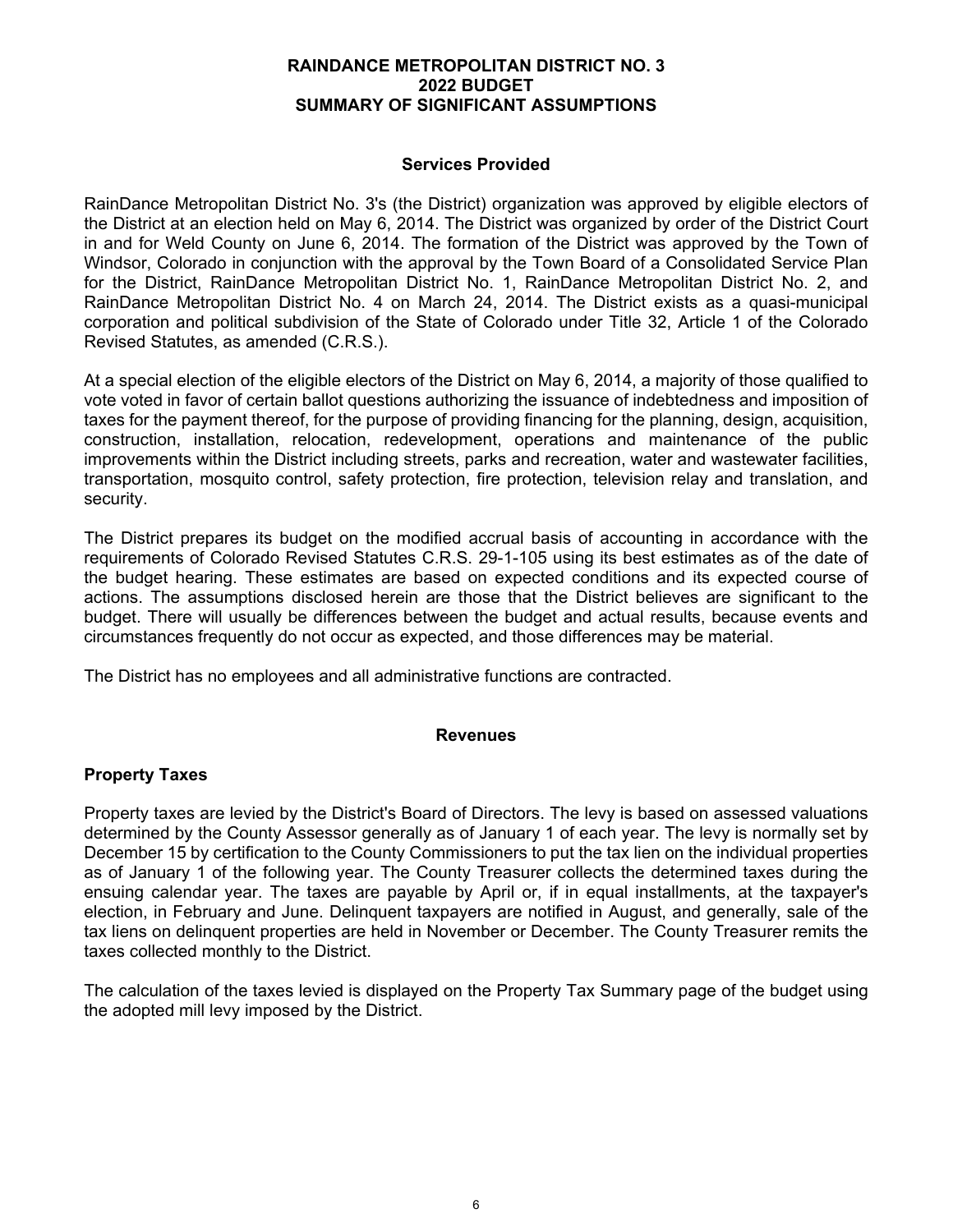### **Revenues** (continued)

#### **Specific Ownership Taxes**

Specific ownership taxes are set by the State and collected by the County Treasurer, primarily on vehicle licensing within the County as a whole. The specific ownership taxes are allocated by the County Treasurer to all taxing entities within the County. The budget assumes that the District's share will be equal to approximately 5% of the property taxes collected.

#### **Interest Income**

Interest earned on the District's available funds has been estimated based on average interest rate of approximately 0.1%.

### **Capital Facilities Fees**

The District imposes a Capital Facilities Fee in the amount of \$2,500 per single family detached unit, for single family attached and apartment units, which is due and payable on or before a building permit is issued by the County. For the calendar year 2022, the District anticipates to collect fees on 158 units.

## **Expenditures**

### **County Treasurer's Fees**

County Treasurer's collection fees have been computed at 1.5% of property taxes.

### **Transfer to RainDance Metropolitan District No. 1**

Pursuant to the District Coordinating Services Agreement, RainDance Metropolitan District No. 1 will provide certain operation, maintenance and administrative services benefitting the District, RainDance Metropolitan District No. 2 and RainDance Metropolitan District No. 4 (collectively, "Districts"). The Districts will pay all costs of such services through the imposition of ad valorem property taxes and transferring the net tax revenues to RainDance Metropolitan District No. 1.

### **Debt Service**

Principal and interest payments are provided based on the debt amortization schedule from the Series 2018A Bonds and the Series 2018B Bonds (discussed under Debt and Leases).

#### **Debt and Leases**

On May 17, 2018, the District issued \$16,450,000 in Limited Tax General Obligation Bonds, Series 2018A. The Bonds are limited tax general obligations of the District payable solely from Pledged Revenues, which include Senior Property Tax Revenues, Senior Specific Ownership Tax Revenues, and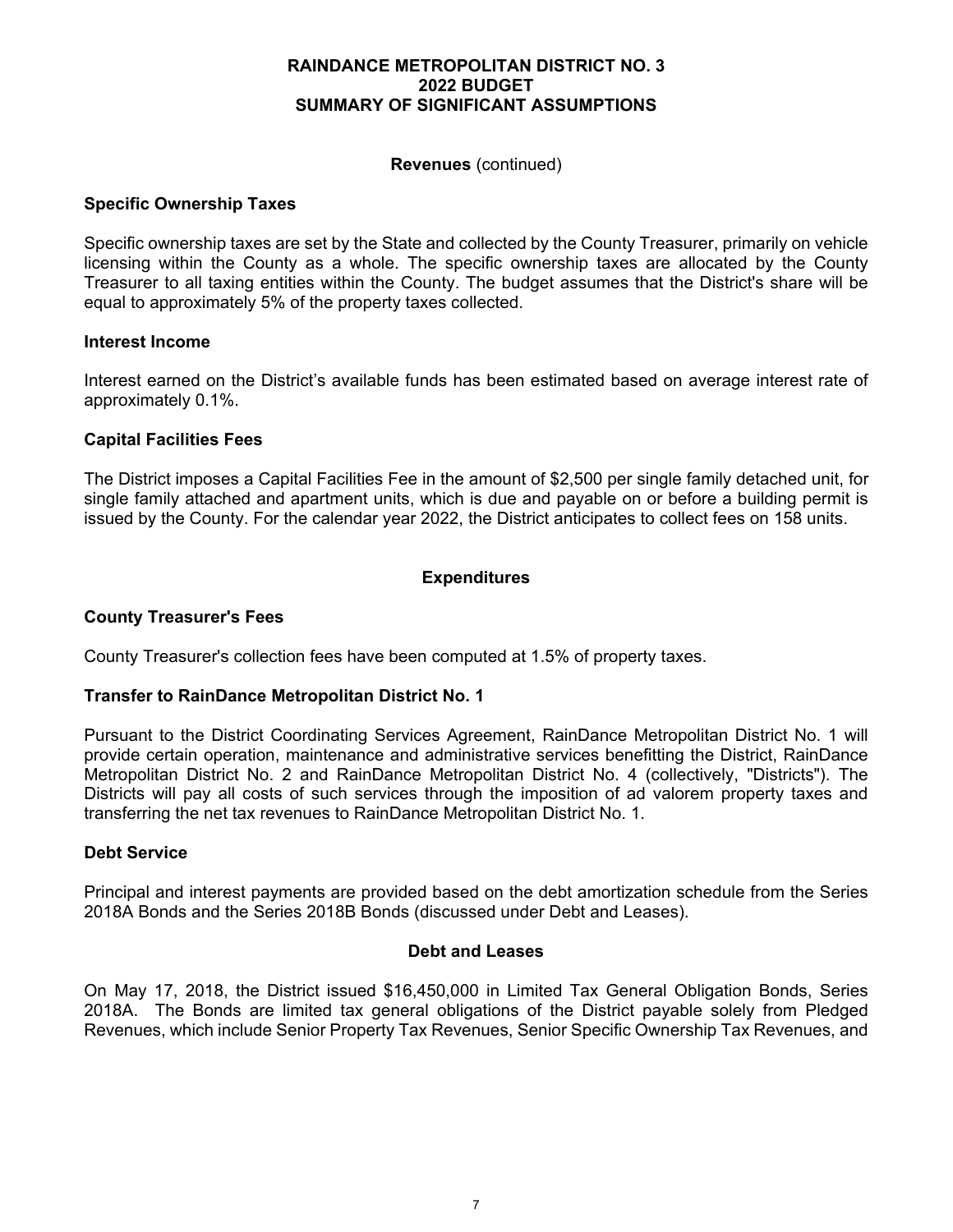## **Debt and Leases** (Continued)

Capital Facilities Fees. The Bonds are due December 1, 2047, with an interest rate of 5.75%, paid semiannually on June 1 and December 1. Beginning on December 1, 2023, the Bonds are subject to mandatory sinking fund redemption at a price equal to the principal amount plus accrued interest to the redemption date.

Also on May 17, 2018, the District issued \$2,840,000 in Subordinate Limited Tax General Obligation Bonds, Series 2018B. The Bonds are subordinate limited tax general obligations of the District payable solely from Pledged Revenues, which include Subordinate Property Tax Revenues, Subordinate Specific Ownership Tax Revenues, and Subordinate Capital Facilities Fees. The Bonds are due December 1, 2047, with an interest rate of 8.125%, payable annually on December 15 from, and to the extent of, Subordinate Pledge Revenue available. The 2018B Subordinate Bonds are structured as cash flow bonds meaning that there are no scheduled payments of principal or interest prior to the final maturity date.

The Series 2018A and Series 2018B Bonds were issued to finance certain public improvements, fund the Reserve Fund, fund capitalized interest for payment of a portion of the bond interest, and pay the costs of issuing the Bonds.

The District has no capital nor operating lease.

|                            | <b>Balance</b> at |                  |  |                   |  |      | Balance at        |
|----------------------------|-------------------|------------------|--|-------------------|--|------|-------------------|
|                            | December 31,      |                  |  |                   |  |      | December 31,      |
|                            | 2020              | <b>Additions</b> |  | <b>Reductions</b> |  | 2021 |                   |
| Developer Advances -       |                   |                  |  |                   |  |      |                   |
| Operations                 | \$<br>5           | \$               |  | \$                |  | \$   | 5                 |
| <b>Limited Tax General</b> |                   |                  |  |                   |  |      |                   |
| <b>Obligation Bonds:</b>   |                   |                  |  |                   |  |      |                   |
| Series 2018A               | 16,450,000        |                  |  |                   |  |      | 16,450,000        |
| Series 2018B               | 2,840,000         |                  |  |                   |  |      | 2,840,000         |
| Total                      | \$19,290,005      | \$               |  | \$                |  |      | \$19,290,005      |
|                            |                   |                  |  |                   |  |      |                   |
|                            | <b>Balance</b> at |                  |  |                   |  |      | <b>Balance</b> at |
|                            | December 31,      |                  |  |                   |  |      | December 31,      |
|                            | 2021              | <b>Additions</b> |  | <b>Reductions</b> |  |      | 2022              |
| Developer Advances -       |                   |                  |  |                   |  |      |                   |
| Operations                 | \$<br>5           | \$               |  | \$                |  | \$   | 5                 |
| <b>Limited Tax General</b> |                   |                  |  |                   |  |      |                   |
| <b>Obligation Bonds:</b>   |                   |                  |  |                   |  |      |                   |
| Series 2018A               | 16,450,000        |                  |  |                   |  |      | 16,450,000        |
| Series 2018B               | 2,840,000         |                  |  |                   |  |      | 2,840,000         |
| Total                      | 19,290,005        | \$               |  | \$                |  |      | \$19,290,005      |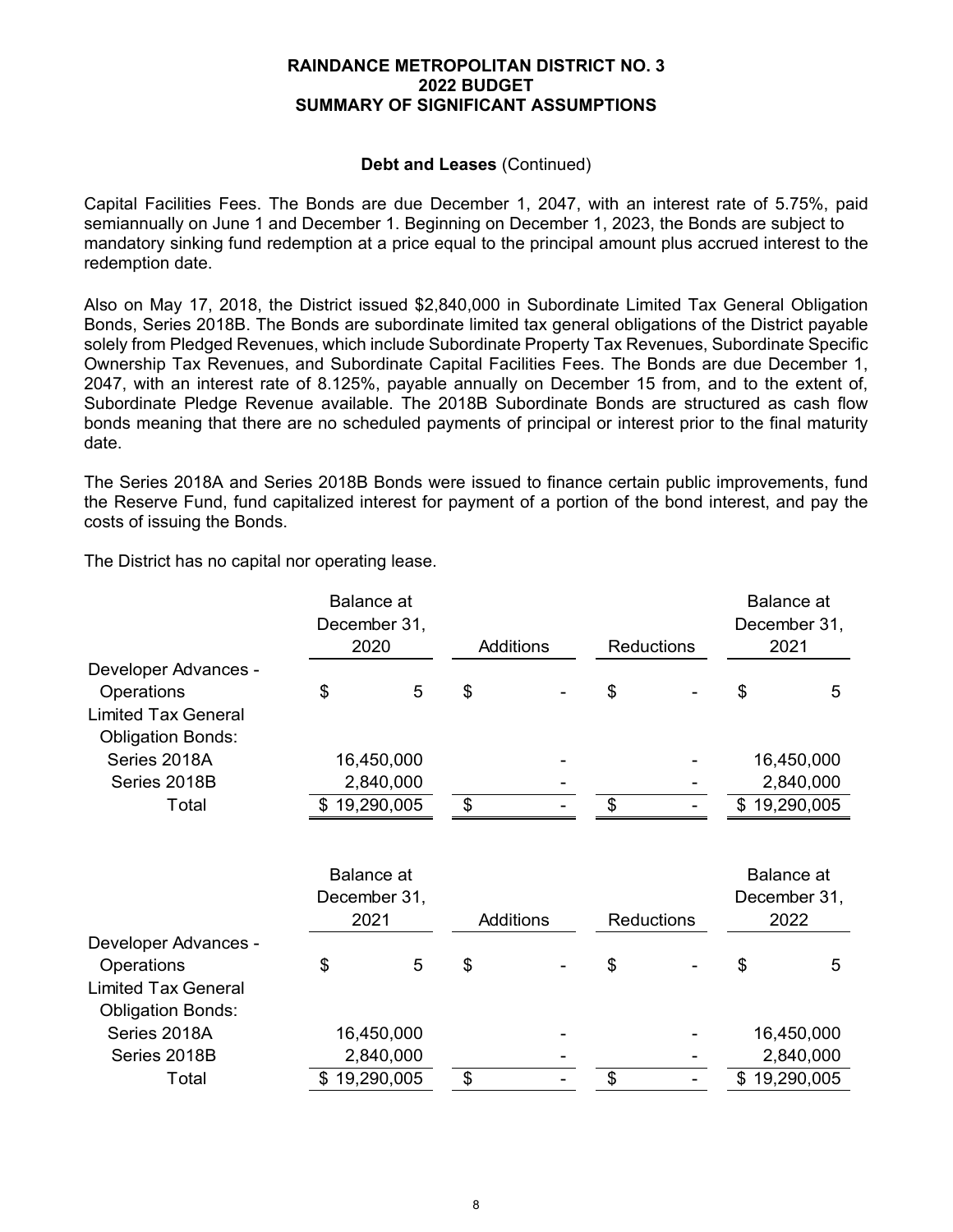#### **Reserves**

## **Emergency Reserve**

TABOR requires local governments to establish Emergency Reserves. These reserves must be at least 3% of fiscal year spending. Since substantially all funds received by the District are transferred to RainDance Metropolitan District No. 1, which pays for all Districts' operations and maintenance costs, and which provides for the required reserve amount, an Emergency Reserve is not reflected in the District's budget.

### **Debt Service Reserves**

The District maintains a Debt Service Reserve as required with the issuance of the Series 2018A Limited Tax General Obligation Bonds.

**This information is an integral part of the accompanying budget.**